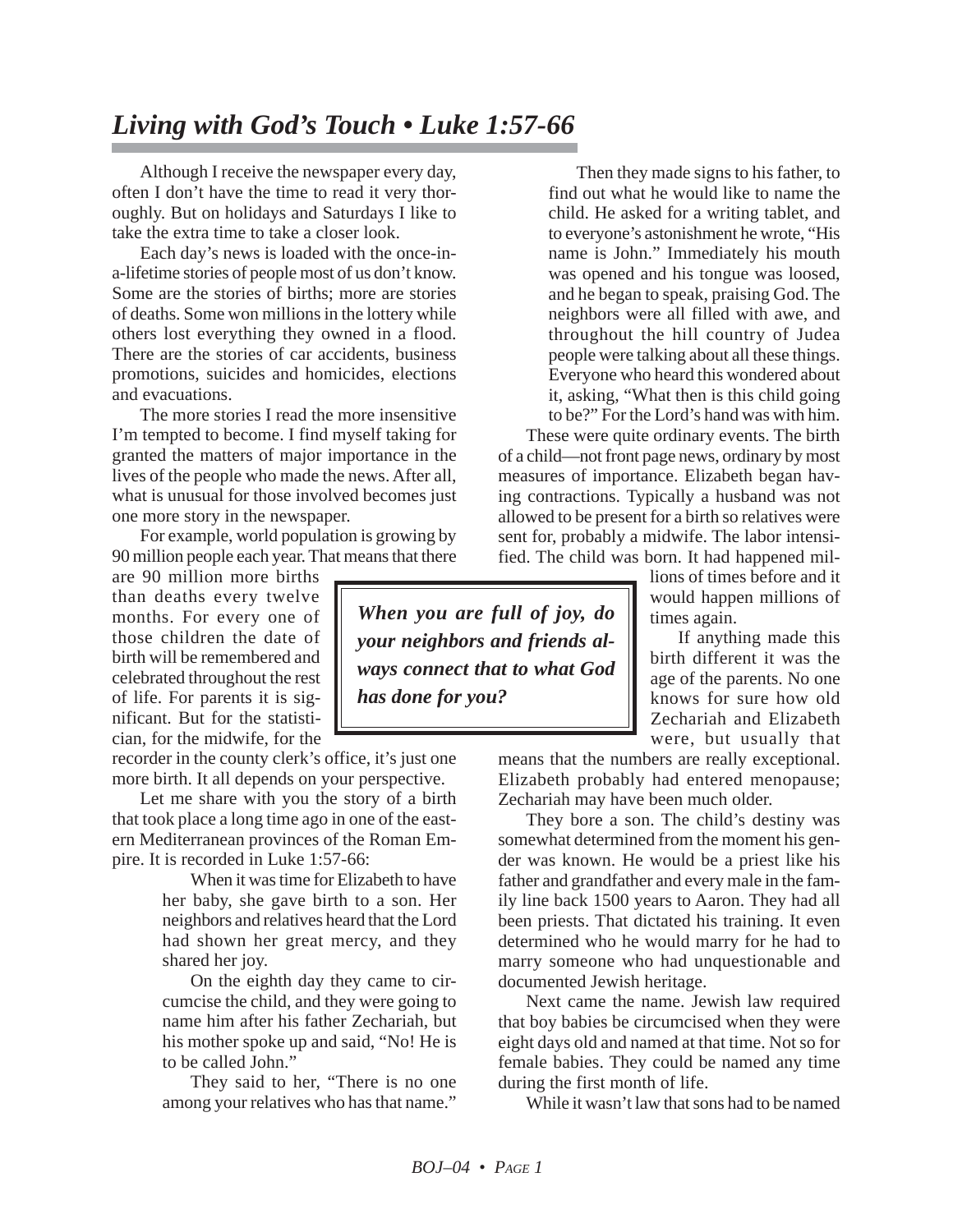after relatives, it certainly was a strong tradition. It was then, as it is now, a way to honor the family. So everyone expected that he would be named Zechariah, just like his father.

Many of us have names that come from our own family traditions. For example, my grandfather was named Charles. My father, too, was named Charles, a name I don't think he ever really liked. He usually signed his name using his first initials. I don't recall anyone ever calling him Charles—it was always titles or nicknames instead. As a boy I remember hearing my father say he "wouldn't name a dog Charles." My middle name is Charles. My father did what he was supposed to do; he named his son Charles (whether he liked the name or not).

That's the way it was in Jewish Judea 2000 years ago. You named your son after a relative whether you liked it or not. So when Elizabeth suggested that their son be called "John", there was a stir. At worst she was naming him after an old boyfriend or a recent lover. At best, she was asserting herself beyond the traditions and speaking out of turn.

To everyone's amazement, her husband Zechariah agreed! He picked up a writing tablet (probably a flat piece of wood with a thin coating of wax, marked with a stylus) and wrote rather dogmatically, "His name is John", like it was already determined and not open to debate.

Zechariah had been unable to speak for at least nine months. When he affirmed the name of the baby he was finally able to talk again. It was as if he had been in a period of post-trauma shock and suddenly recovered.

So, yes, there were some unusual aspects to the birth and naming of John Ben Zechariah, but hardly the making of history books.

What happened next is universal in human society—gossip! Interestingly, the origins of our English word "gossip" are from the word for "godparent". Those who gossiped were the closest relatives and friends who discussed together the private lives of others.

To us, gossip usually has a negative meaning but that's not quite fair. Gossip can actually be good or bad—it's just talking about other people.

However you label it, the people of Judea really got into it. Luke says in Luke 1:65, "The neighbors were all filled with awe, and throughout the hill country of Judea people were talking about all these things."

There probably wasn't much else to talk about. There were no newspapers or television. Gossip was the way society communicated—and the birth of John to Zechariah and Elizabeth was the news of the day. So everybody talked it up. And there was plenty to talk about.

The age of Elizabeth and Zechariah was a good place to start. Perhaps people whispered about their sexual activity at their advanced age and questioned whether that was appropriate. They may have talked about how unusual it was for a woman so old to become pregnant. They calculated how old John's parents would be when he celebrated his  $18<sup>th</sup>$  or  $21<sup>st</sup>$  birthday—if they lived that long.

Others perhaps spoke about Zechariah's disability. Was he unable to speak? Was he faking? What happened to him back there at the temple behind the curtain? When he went in he could talk; when he came out he couldn't. What made him start talking again when his son was eight days old? Zechariah's disability made him different; people love to talk about differences.

And then, of course, there was gossip about the name, John. What was all that about? Was there some special meaning? Was baby John destined to become someone different? Special? Would his unusual name be an asset or a liability? Was this the start of some new trend in naming babies?

The point is that this story could be seen as quite ordinary. Another birth. Another name. Some more gossip—there is always gossip! Just like all of our lives. They are special to us but ordinary to most others. We are born; we are named; we live our lives; we die and are soon forgotten. There is little in our memories to distinguish one person from another or today from yesterday or tomorrow.

Ordinary. Ordinary. Ordinary. All the events of life are ordinary. Unless, of course, you take a completely different perspective—the perspective that was adopted by Zechariah and Elizabeth—a perspective that sees and feels God's touch on every event that takes place. Then the ordinary events are all extraordinary.

Look again at Luke 1:57-58: "When it was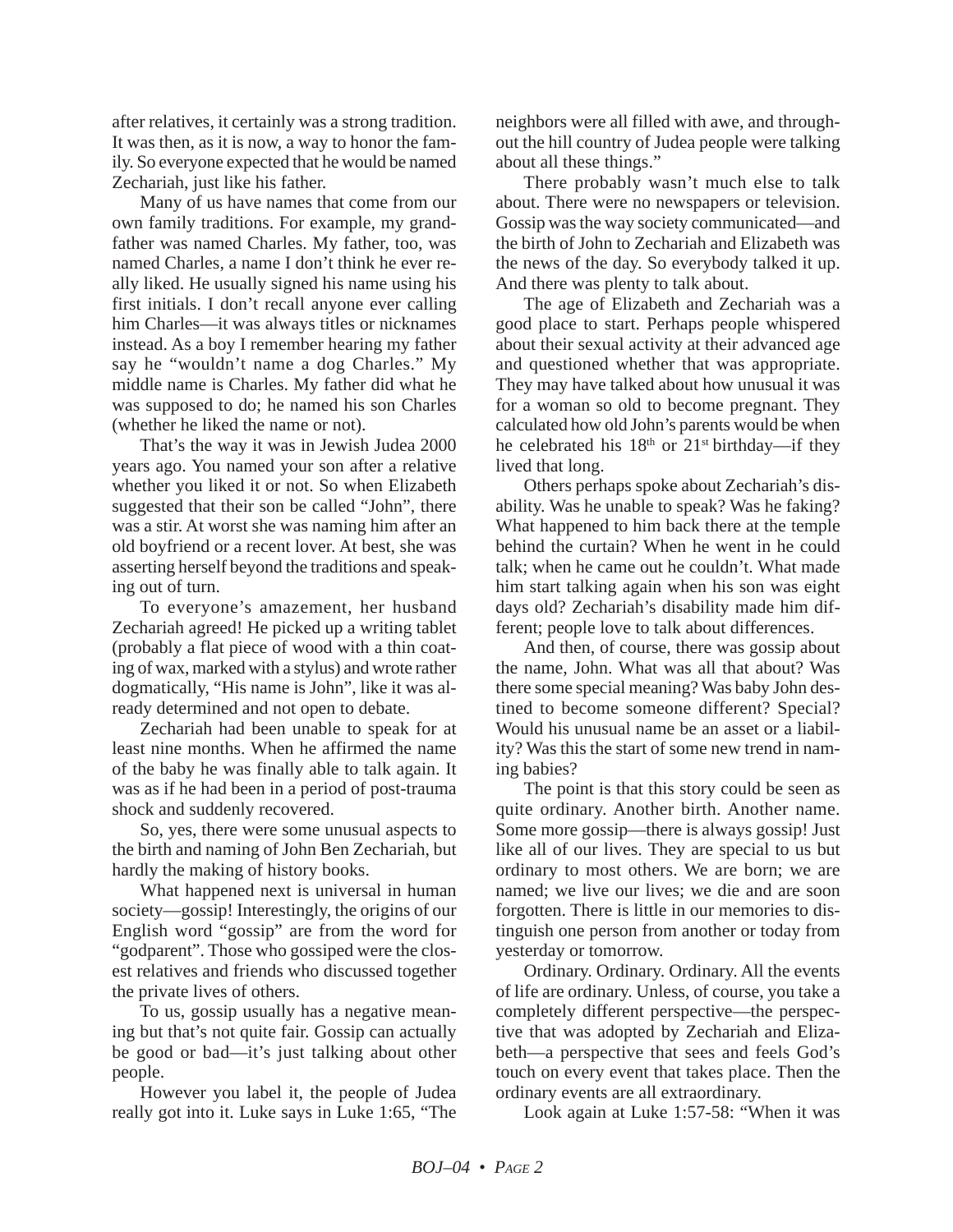time for Elizabeth to have her baby, she gave birth to a son. Her neighbors and relatives heard that the Lord had shown her great mercy, and they shared her joy."

The point of the story isn't how old she was or what they named her son. The point of the story is that God had shown them great mercy. But how did everyone know about this joy? Not from Zechariah because he couldn't talk. They must have known it from Elizabeth. Elizabeth interpreted what happened to her as an act of God. Miracle? Maybe. That wasn't the point. The point was that God cared and that God was involved in every detail of her life.

When her son became a man Jesus said he was the greatest man that ever lived. Without a doubt he had a head start with a mother who believed that from the moment of conception and before God was central in her pregnancy and in her son's birth.

Tell me, is that the way you see the otherwise ordinary events of life? Do you see God in all that happens? In the positives and the nega-

tives? In the pleasant and the painful? Do you consider everything to be touched by the hand of God? When you tell others of your pregnancy, about your new job, about the house you just bought, of the vacation you're going to take

this year—is God always at the center of your understanding of every detail of your life? When you are full of joy, do your neighbors and friends always connect that to what God has done for you?

When Elizabeth and Zechariah named their son they didn't have much of a choice. An angel from God said that his name should be John, which in their language meant "God's gift". Every time Zechariah or Elizabeth would speak his name, JOHN, it was a reminder of God's touch on their lives. This was not just some child to perpetuate a family name. This child was always to be considered a gift from God himself, with a unique destiny that was his alone. These parents were to serve as God's agents to help make this boy all that God wanted him to be.

In some ways it seems easy to be the parents of a child destined to greatness. Some parents seem to have children who raise themselves and who follow a straight path to godliness and to greatness. But others have children who are difficult from the day they are born. They take a lot of painful detours in their journeys to fulfilling God's destiny for them.

The reality is that parenting is never an easy task. Not even for Elizabeth and Zechariah whose son grew up to wear strange clothes, ate weird food, hung out in the desert like a hermit, became a political rebel and eventually was imprisoned and beheaded by the king.

The greater lesson is that every parent should look for God in every child. That doesn't mean that every child is godly but that every child is part of God's plan. God is there and active in the details from the birth to naming to adulthood.

Godly parents see nothing ordinary about their children. Everything is seen as extraordinary because of God. They are convinced that God is always there, that God always cares, that every detail of every day is surrounded and saturated with the supernatural.

*When we see God in all the details of our lives we can't help but talk about it.*

Even Zechariah's inability to speak was understood in terms of God's will and purposes. Call it his illness; call it his disability; call it whatever you want but this godly couple

believed God had his purposes in their limitations.

Even the gossip centered upon God:

The neighbors were all filled with awe, and throughout the hill country of Judea people were talking about all these things. Everyone who heard this wondered about it, asking, "What then is this child going to be?" For the Lord's hand was with him.

I can't think of anything better than turning gossip to God. Because Zechariah and Elizabeth related everything in their otherwise ordinary lives to God, so did their neighbors and relatives. People saw the hand of God in and on this family, so that's what they talked about.

It's the same today. When we see God in all the details of our lives we can't help but talk about it. God is engaged in our friendships, marriages,